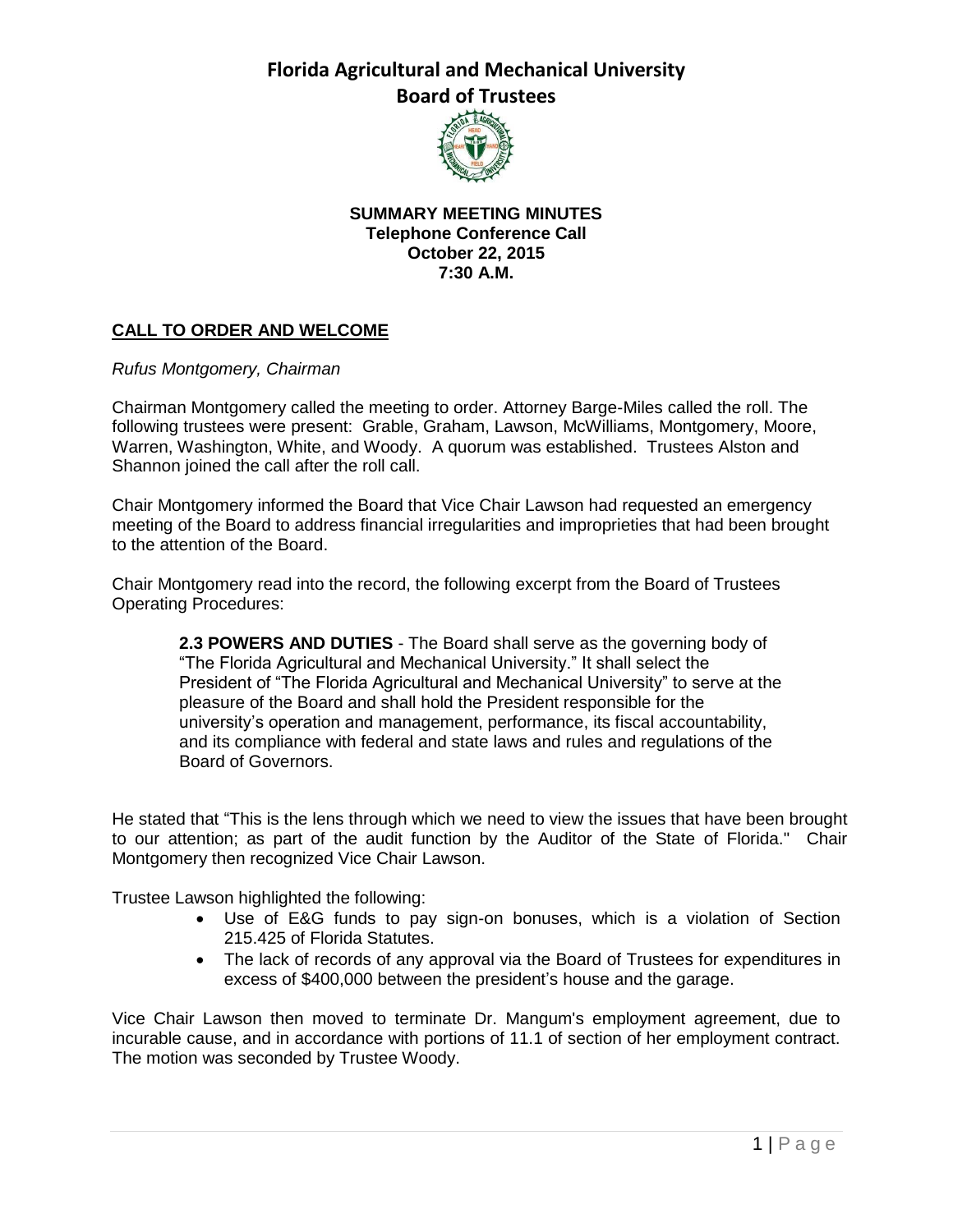

After a lengthy discussion, Chair Montgomery asked for a quorum call. A quorum was present. Vice Chair Lawson then made closing remarks regarding his motion. A roll call vote was initiated and Vice Chair Lawson voted in favor of the motion and left the call. Trustee Alston returned to the call and asked if the motion to terminate was with or without cause. Chair Montgomery stated that the author of the motion could respond. Trustee Woody, who seconded the motion, indicated that the motion was with cause. Trustee Graham asked that the motion be restated. Chair Montgomery responded that the Board was in the midst of a vote. Attorney Barge-Miles restated the motion. Trustee Graham raised a point of order and asked for clarity regarding the meaning of with or without cause. Trustee Alston raised a point of order inquiring of the maker of the motion whether it was with or without cause, as the original motion was silent on the issue of cause.

Trustee Graham stated that she had a question. Chair Montgomery responded that the time had passed to propose an amendment. Trustee Graham then questioned whether the motion was with or without cause; she asked that the motion be restated; she questioned why there was no place for public comments. She then raised a point of order stating that "this is not right."

Trustee McWilliams interjected that the Board needed to know if the motion was with or without cause. The meeting went off-the-record and upon returning Vice Chair Lawson restated his motion: "I hereby move to terminate Dr. Mangum's employment agreement, due to incurable cause, and in accordance with 11.1, sections D and E, of her Employment Contract." Trustee Graham asked if it was with or without cause. Vice Chair Lawson responded that it was with cause. Trustee Graham then asked if the termination would be effective that day. He responded yes.

Chair Montgomery asked Attorney Barge-Miles to move forward with the vote. Trustee Graham then raised a point of order for a friendly amendment that would allow the action to be effective at midnight. Vice Chair Lawson returned to the meeting and accepted her friendly amendment and restated his motion. "I hereby move to terminate Dr. Mangum's employment agreement, due to incurable cause, in accordance with portions 11.1 of sections D and E of her employment agreement, with the additional friendly amendment from Trustee Graham, of waiting until midnight tonight." Chair Montgomery asked VP McKnight if this was allowable under the contract. He indicated it was.

The roll call vote:

| Alston     | No  |
|------------|-----|
| Grable     | Yes |
| Graham     | Nο  |
| Lawson     | Yes |
| McWilliams | Yes |
| Montgomery | Yes |
| Moore      | No  |
| Shannon    | No  |
| Warren     | Nο  |
|            |     |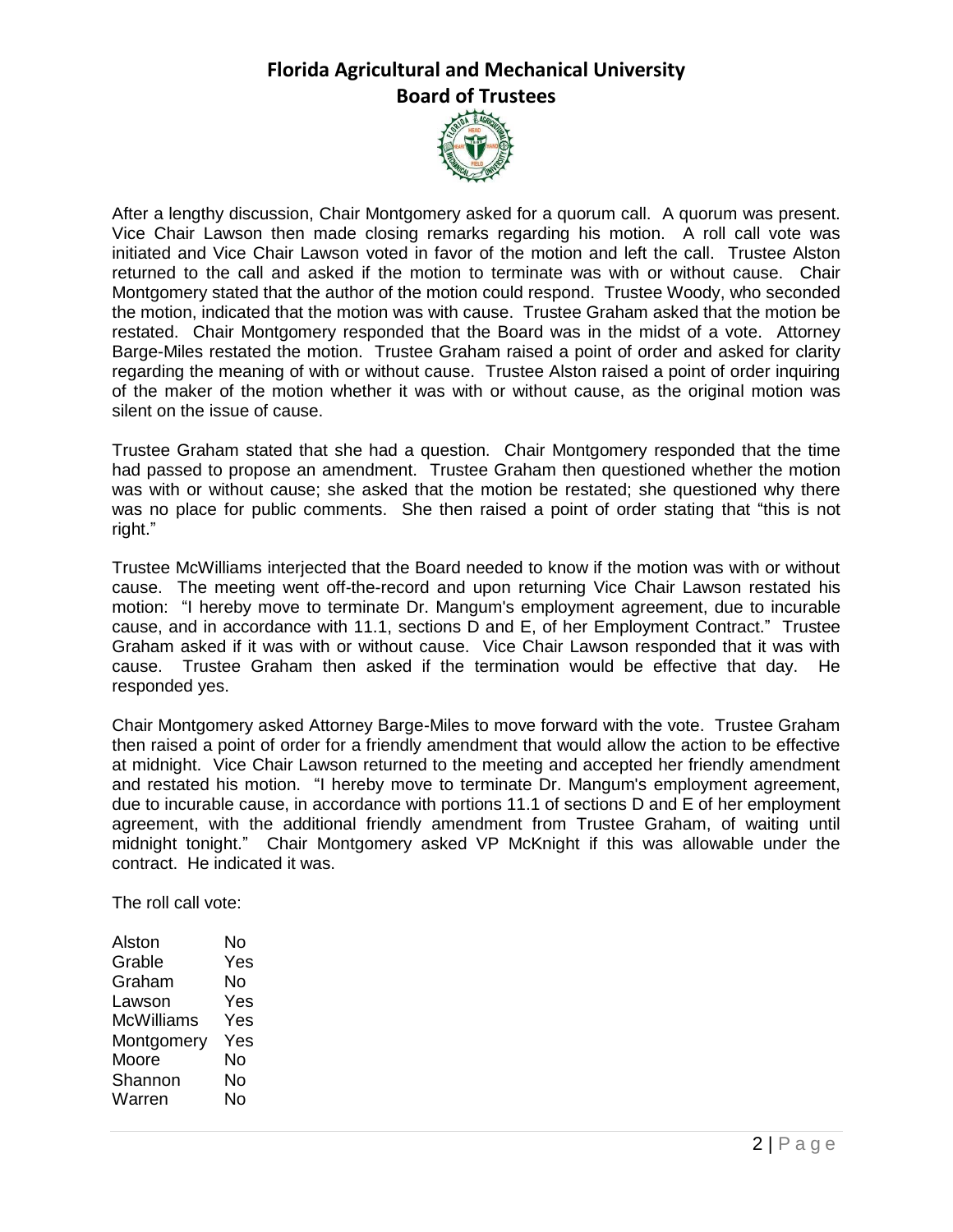

Washington No White No Woody Yes

7 – No 5 – Yes The motion failed.

Trustee Woody then moved to terminate the President's contract, without cause, for no confidence. The motion was seconded by Vice Chair Lawson. The Board discussed the motion and then moved to a roll call vote.

| Alston            | Yes                                                                                              |
|-------------------|--------------------------------------------------------------------------------------------------|
| Grable            | <b>Yes</b>                                                                                       |
| Graham            | Abstain (Attorney Barge-Miles responded that she could not abstain. Chair                        |
|                   | Montgomery added that all trustees must vote unless there is a financial conflict.)              |
|                   | Trustee Graham did not respond.                                                                  |
| Lawson            | Yes                                                                                              |
| <b>McWilliams</b> | Yes                                                                                              |
| Montgomery        | Yes                                                                                              |
| Moore             | No.                                                                                              |
| Shannon           | <b>No</b>                                                                                        |
| Warren            | No.                                                                                              |
| Washington        | No.                                                                                              |
| White             | No.                                                                                              |
| Woody             | No.                                                                                              |
|                   | $\Lambda$ the conclusion of the rell call veta Trustee Crabom interipated that ber vata was "no" |

At the conclusion of the roll call vote Trustee Graham interjected that her vote was "no."

 $6 - Yes$   $6 - No$  The motion failed.

Trustee White then moved that the Division of Audit and Compliance provide to the Board, at its earliest convenience, completed investigations on all of the items identified for discussion at this meeting. It was seconded by Trustee Warren. The Board discussed reported interference with VP Givens prohibiting him from conducting his work in line with the accepted professional standards of practices of audit and compliance. Vice Chair Lawson asked, as a friendly amendment, that they use an independent firm. Trustee White accepted the amendment and restated the motion that "we direct the completion of audit work around the issues raised at the topic of this meeting and that work would be done by an outside firm." Trustee Warren suggested that the report be vetted through the Audit Committee before it comes to the Board and Trustee White indicated that was his intent through his motion.

Chair Montgomery recognized President Mangum. She stated that she had not interfered with VP Given's investigation and that she did not sign the Audit Charter because it only left the president with administrative responsibility over the VP for Audit and Compliance. Chair Montgomery clarified that there was no allegation that she was directly involved with any interference with VP Given's investigation.